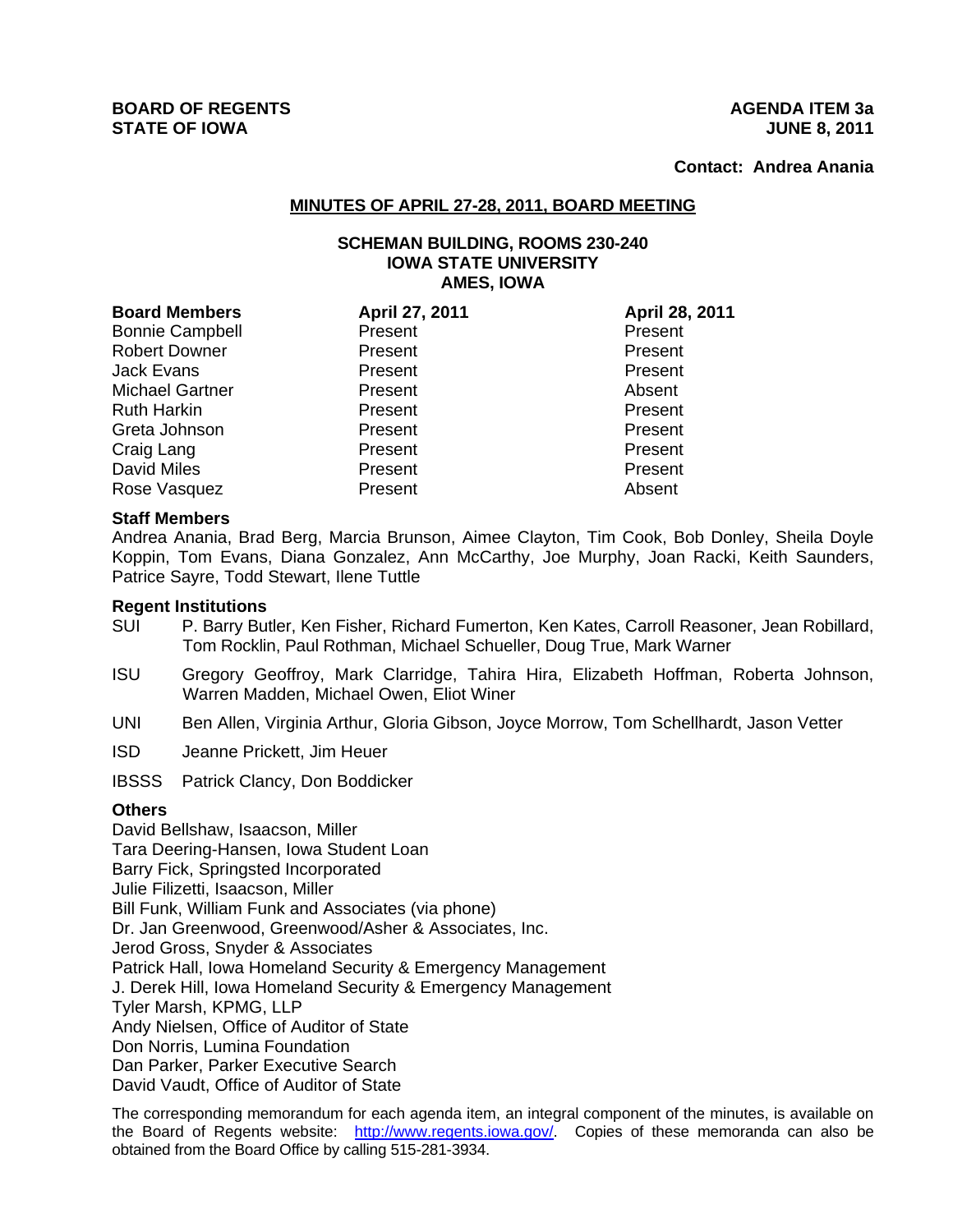# **Call to Order**

President Miles called the Board of Regents meeting to order at 2:15 p.m. on April 27, 2011.

| Roll Call: |  |
|------------|--|
|            |  |

| Regent  | Campbell              | Downer | Evans | Gartner | Harkin | <b>Johnson</b> | Lang        | <b>Miles</b> | Vasquez |
|---------|-----------------------|--------|-------|---------|--------|----------------|-------------|--------------|---------|
| Present | $X$ x $X$ x $X$ x $X$ |        |       |         |        |                | $\mathbf x$ |              |         |
| Absent  |                       |        |       |         |        |                |             |              |         |

President Miles welcomed Regent appointees Bruce Rastetter, Katie Mulholland, and Nicole Carroll, whose terms begin on May 1, 2011.

# **CONSENT AGENDA**

- Minutes of March 23, 2011, Board Meeting
- Allocation of Mandatory Student Fees for 2011-2012 Academic Year
- Approval of University Parking for FY 2012
- Revisions of the Board of Regents Policy Manual
	- Chapter 7.03F Mileage Reimbursement Rates
	- Chapter 7.08I Conflict of Interest Vendors
	- $\bullet$  Chapter 8.07 Parking
- Appointment University of Iowa
- Renewal of Board of Regents Phased Retirement Program
- Iowa Braille and Sight Saving School Real Estate Transaction
- Selection of Bond Associated Service Providers
- Request to Expand the Realizing Educational and Career Hopes (REACH) Program at the University of Iowa
- Proposed New Institute at Iowa State University Harkin Institute of Public Policy *This item was removed from the Consent Agenda and voted on separately*
- Request for a Name Change at Iowa State University: Department of Plant Pathology and Microbiology to Department of Plant Pathology and Microbiology
- Revisions to Board Meeting Calendar
- Iowa State University Extension of Phased Plus Retirement Program
- Annual Report on Competition with Private Enterprise
- ◆ Report on Title II Grant Program
- Accreditation Reports University of Iowa
	- College of Law Accreditation Report at the University of Iowa
	- Oral and Maxillofacial Surgery Residency Program Accreditation Report at the University of Iowa
- MOVED by LANG, SECONDED by DOWNER, to approve the CONSENT AGENDA, excluding the following agenda item, Proposed New Institute at Iowa State University – Harkin Institute of Public Policy, which was removed and voted on separately.

| Regent     | .`ampbell     | ⊃owner | Gartner | Harkin |             | ∟anɑ | Miles |              |
|------------|---------------|--------|---------|--------|-------------|------|-------|--------------|
| Aye        | $X$ x $X$ $X$ |        |         |        | $X$ $X$ $X$ |      |       | $\mathsf{X}$ |
| <b>Nay</b> |               |        |         |        |             |      |       |              |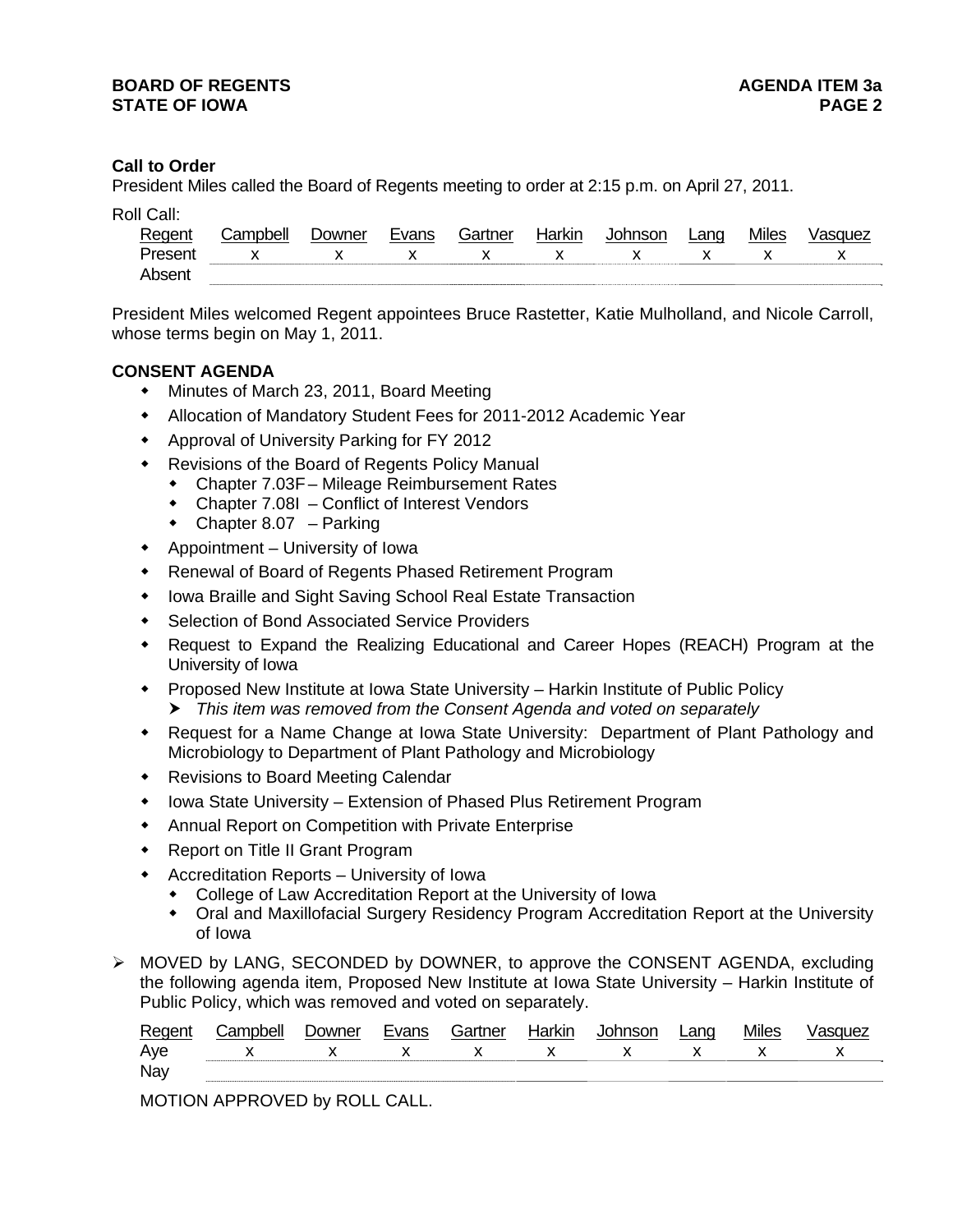# **CONSENT AGENDA**

## **Proposed New Institute at Iowa State University – Harkin Institute of Public Policy**

President Geoffroy and Provost Hoffman provided background and an overview of the proposed institute, which is described in the docket memorandum.

President Geoffroy: (1) explained the proposed institute, its structure, and how it would work; (2) described the qualifications for a director; (3) outlined his vision of advisory board members; (4) discussed funding and fundraising; (5) noted that, of eleven similar public policy institutes, six were named for sitting politicians; (6) said, from an academic perspective, the institute would significantly enhance the University's profile in the public policy arena and help attract faculty and students to conduct research.

In response to President Miles, President Geoffroy said: (1) no federal appropriations would support the center and state funding and tuition dollars would not directly support operations of the center; and (2) the proposal was vetted through the University's standard campus process for centers and institutes. Provost Hoffman explained the campus process and reported that the Council of Provosts unanimously voted to bring the proposal to the Board of Regents.

In response to Regent Gartner: (1) President Geoffroy and Provost Hoffman confirmed that there was nothing different or unusual about the approval process for this particular institute versus other proposed centers and institutes; (2) President Geoffroy reported the proposed institute would be a place for scholarly research, said the papers would be archived in ISU's library, and explained that they would be available to the general public under supervision; and (3) Provost Hoffman said archivists know how to preserve and retrieve papers, which makes them easier to use, and they likely would be available online as well.

In response to Regent Gartner, President Geoffroy explained that the papers would need to be delivered, cataloged, and organized. He added that the State of Iowa would own the papers because it owns the library.

Regent Lang asked when the Executive Director's office knew about the proposed institute and how that information was disseminated to the Board. Provost Hoffman reported that the proposal was sent to the Board Office about six weeks ago in preparation for the Council of Provosts meeting. President Geoffroy and Provost Hoffman confirmed that they both briefed President Miles, President Pro Tem Evans, and Executive Director Donley.

In response to Regent Lang, Provost Hoffman said that ISU followed the normal submission process. President Geoffroy explained that University Presidents communicate with the Regents President and the Executive Director. Provost Hoffman said since she arrived at ISU, such items have gone through the Council of Provosts and then to the Board.

Discussion was held on institutes named after standing United States legislators and Regent Lang cited the Sarbanes-Oxley Act of 2002.

Regent Downer said it is important that the facts and plans associated with the proposed institute be clear and that record of these discussions be preserved.

In response to Regent Downer, President Geoffroy: (1) clarified the institute's priorities would be led by the director and scholars associated with the institute and not Senator Harkin; (2) explained ISU's standard operating procedure to maintain the University's integrity; and (3) confirmed that research results would be made available to the general public.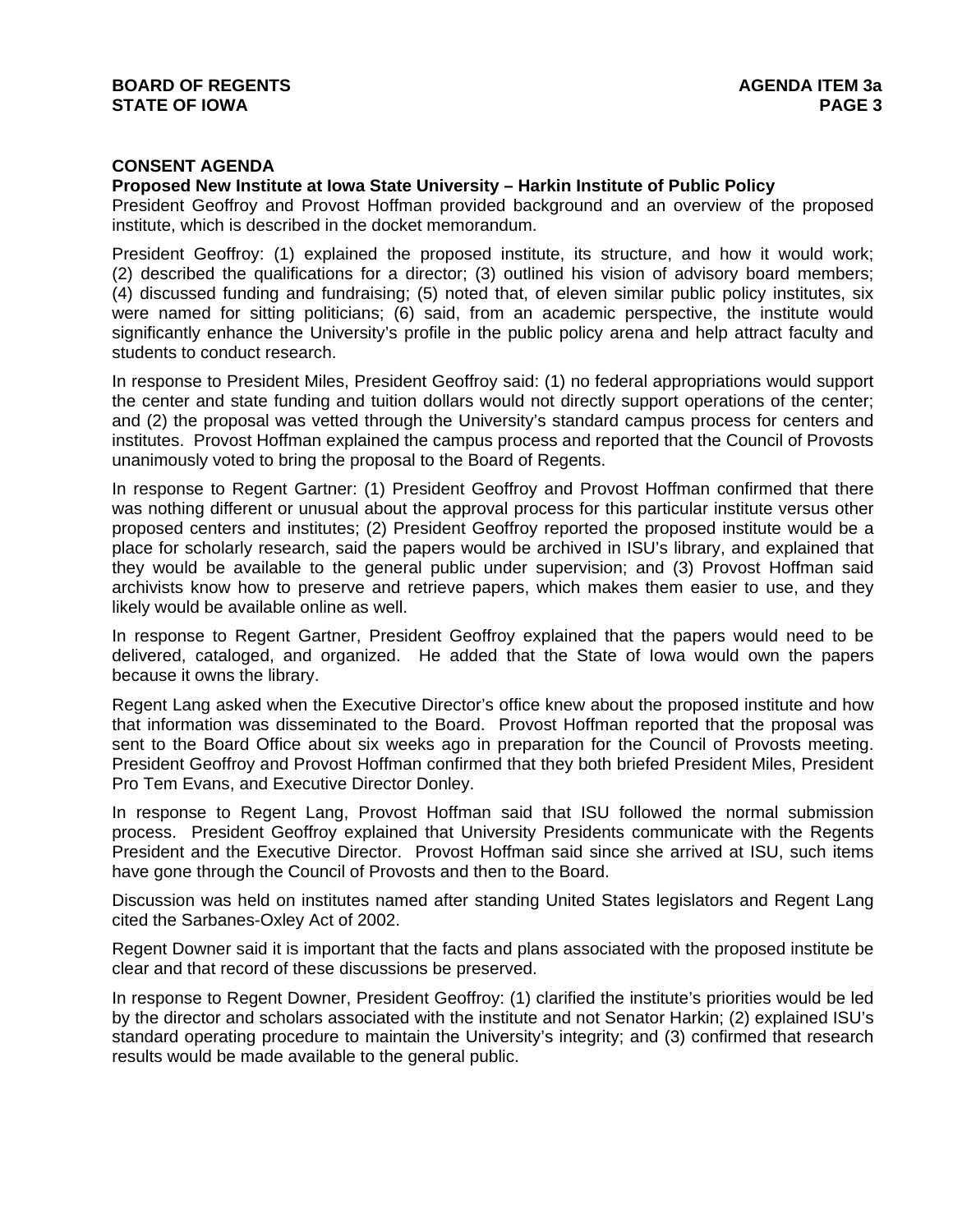Regent Downer commended President Geoffroy on his well thought-out plan for the institute's advisory board and asked how it would be constituted. President Geoffroy said, given the sensitivities involved, the advisory board would need to be appointed by the ISU President.

Regent Lang asked if the funding that has been promised includes any kind of contractual arrangement. President Geoffroy said ISU's standard procedure is to create Memoranda of Agreement with benefactors that specify how funds are to be used.

Regent Lang asked if it is customary for a policy institute to have so many broad, large topics as core to the institute. President Geoffroy indicated that the proposal included a wide array of potential topics which will be narrowed down after the director is selected. Provost Hoffman said the selected areas of interest to Senator Harkin are also in ISU's strategic plan.

- MOVED by GARTNER, SECONDED by CAMPBELL, to approve the Proposed New Institute at Iowa State University – Harkin Institute of Public Policy.
- > MOVED by LANG, SECONDED by EVANS, to table the motion.

Regent Gartner asked Regent Lang what the advantage is to table the motion.

Regent Lang said that a motion to table is non-debatable.

Regent Gartner said he was not asking to debate, he was asking for clarification.

Regent Lang said this issue was new to him as of last week. He reported that he had been contacted about the institute and needed time to review the information and talk with people. He said he was not making an assumption one way or the other and believed President Geoffroy that the institute is important to the future of ISU.

 $\triangleright$  ROLL CALL on the motion to table.

| Regent  | Campbell | Downer | Evans | Gartner | Harkin | Johnson | Lang | <b>Miles</b> | /asquez |
|---------|----------|--------|-------|---------|--------|---------|------|--------------|---------|
| Aye     |          |        |       |         |        |         |      |              |         |
| Nay     |          |        |       |         |        |         |      |              |         |
| Abstain |          |        |       |         |        |         |      |              |         |

MOTION DEFEATED by ROLL CALL.

President Miles directed the Board's attention back to the original motion to create the Harkin Institute of Public Policy.

Regent Lang believed it is wrong for the Board of Regents to consider this institute at this time citing ethics and other reasons. He said if Senator Harkin announced his retirement, he would change his vote.

Regent Gartner asked Regent Lang if his position would hold if the individual was not a politician, but rather an important business person. Regent Lang said no and explained that a business person is not one that could directly influence regulations and rules that govern associations, people, and boards.

Regent Campbell strongly favored the institute and saw nothing to be gained by delaying the vote. She viewed this institute as a good thing for ISU and stated that public policy is broad, important, and to be honored.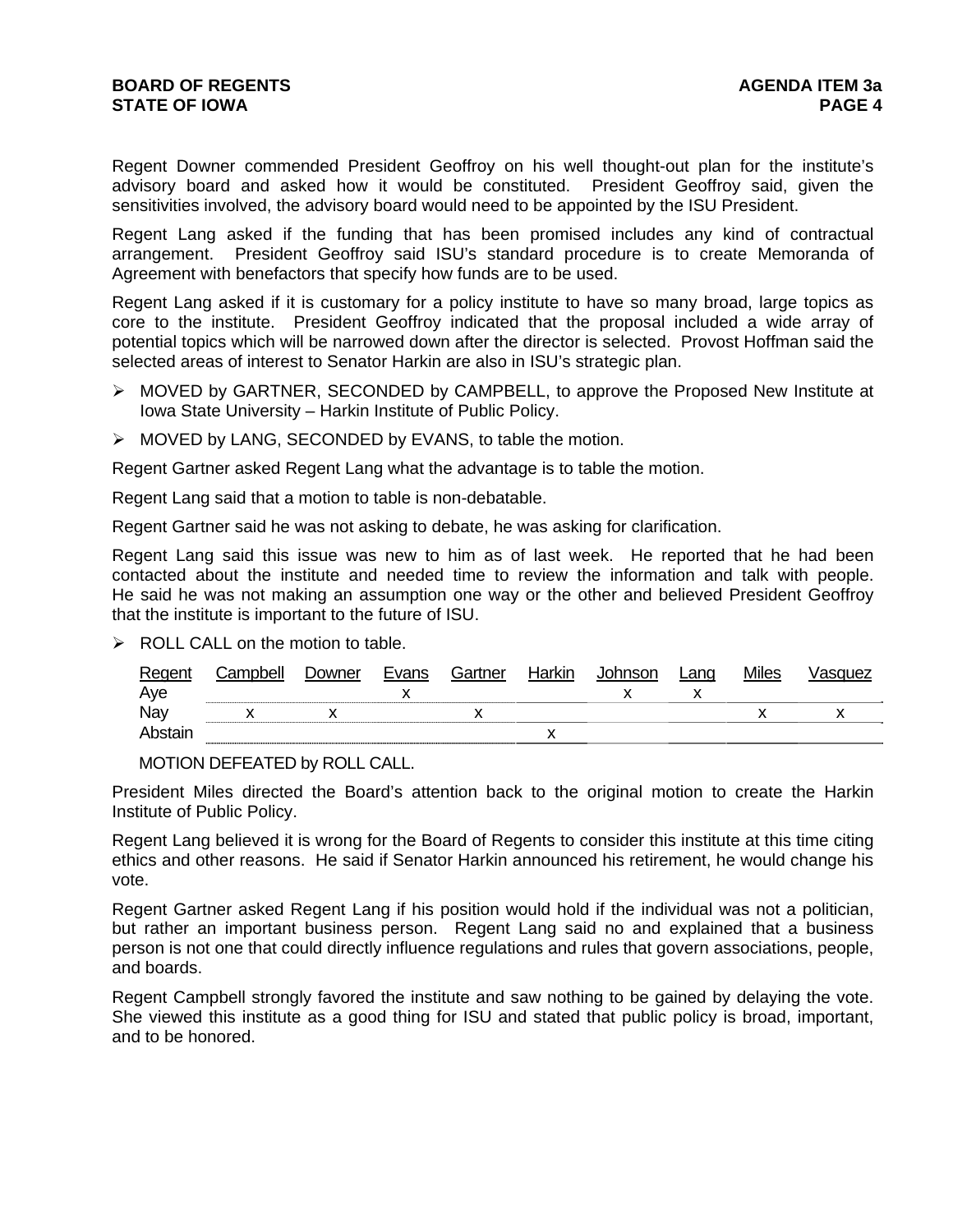# **BOARD OF REGENTS AGENER AGENERAL LIMIT CONTROL STATE OF IOWA** PAGE 5

Regent Vasquez echoed Regents Gartner and Campbell and stressed that the Senator's papers are owned by the people of Iowa.

Regent Downer said this institute is important to the state of Iowa and a point of pride for all Iowans.

President Miles thanked the Regents for their input, speaking their minds, and voting their conscience. He also thanked them for their civil manner and noted that everyone was respected.

 $\triangleright$  ROLL CALL on the motion to approve the Proposed New Institute at Iowa State University – Harkin Institute of Public Policy.

| Regent  | Campbell | Downer | Evans | Gartner | Harkin | Johnson | Lang | <b>Miles</b> | Vasquez |
|---------|----------|--------|-------|---------|--------|---------|------|--------------|---------|
| Aye     |          |        |       |         |        |         |      |              |         |
| Nay     |          |        |       |         |        |         |      |              |         |
| Abstair |          |        |       |         |        |         |      |              |         |

MOTION APPROVED by ROLL CALL.

## **Audit/Compliance and Investment Committee**

The Audit/Compliance and Investment Committee met at this time.

# **Board Receipt of Audit/Compliance and Investment Committee Report**

 MOVED by EVANS, SECONDED by HARKIN, to receive the April 27, 2011, Audit/Compliance and Investment Committee report.

| Regent | Campbell       | Downer | Evans       | Gartner      | Harkin       | <b>Johnson</b>                                                                                                                                                                                                                                                                                                                | Lang         | <b>Miles</b> | Vasquez |
|--------|----------------|--------|-------------|--------------|--------------|-------------------------------------------------------------------------------------------------------------------------------------------------------------------------------------------------------------------------------------------------------------------------------------------------------------------------------|--------------|--------------|---------|
| Aye    | $\mathsf{X}$ x |        | $\mathbf x$ | $\mathbf{x}$ | $\mathsf{X}$ | $\mathbf{x}$ and $\mathbf{x}$ and $\mathbf{x}$ and $\mathbf{x}$ and $\mathbf{x}$ and $\mathbf{x}$ and $\mathbf{x}$ and $\mathbf{x}$ and $\mathbf{x}$ and $\mathbf{x}$ and $\mathbf{x}$ and $\mathbf{x}$ and $\mathbf{x}$ and $\mathbf{x}$ and $\mathbf{x}$ and $\mathbf{x}$ and $\mathbf{x}$ and $\mathbf{x}$ and $\mathbf{x$ | $\mathsf{X}$ |              |         |
| Nay    |                |        |             |              |              |                                                                                                                                                                                                                                                                                                                               |              |              |         |

MOTION APPROVED by ROLL CALL.

**Distance Education Presentation: "Transforming Learning, Employability, and Entrepreneurship"** Strategic Initiatives President Dr. Don Norris addressed the challenges faced by universities in deploying online learning.

 $\triangleright$  The Board received the presentation by GENERAL CONSENT.

# **Faculty Reduction-in-Force – Iowa School for the Deaf – Closed Session**

# **Student Appeals – Open/Closed Sessions**

- **Student Appeal (closed session review)**
- $\triangleright$  MOVED by HARKIN, SECONDED by EVANS, to enter into closed session pursuant to:
	- lowa Code sections 279.15 and 279.16 to discuss teacher termination proceedings at the Iowa School for the Deaf; and
	- $\bullet$  lowa Code section 21.5(1)(a)&(e) and the Family Educational Rights and Privacy Act, 20 U.S.C. §1232(g) to review a student appeal.

| Regent | Campbell | Jowner | Evans | Gartner | Harkin | Johnson | ∟anɑ | <b>Miles</b> | <i><b>\SQUEZ</b></i> |
|--------|----------|--------|-------|---------|--------|---------|------|--------------|----------------------|
| Aye    |          |        |       |         |        |         |      |              |                      |
| Nay    |          |        |       |         |        |         |      |              |                      |

MOTION APPROVED by ROLL CALL.

The Board convened in closed session at 4:30 p.m.

The Board reconvened in open session at 4:43 p.m.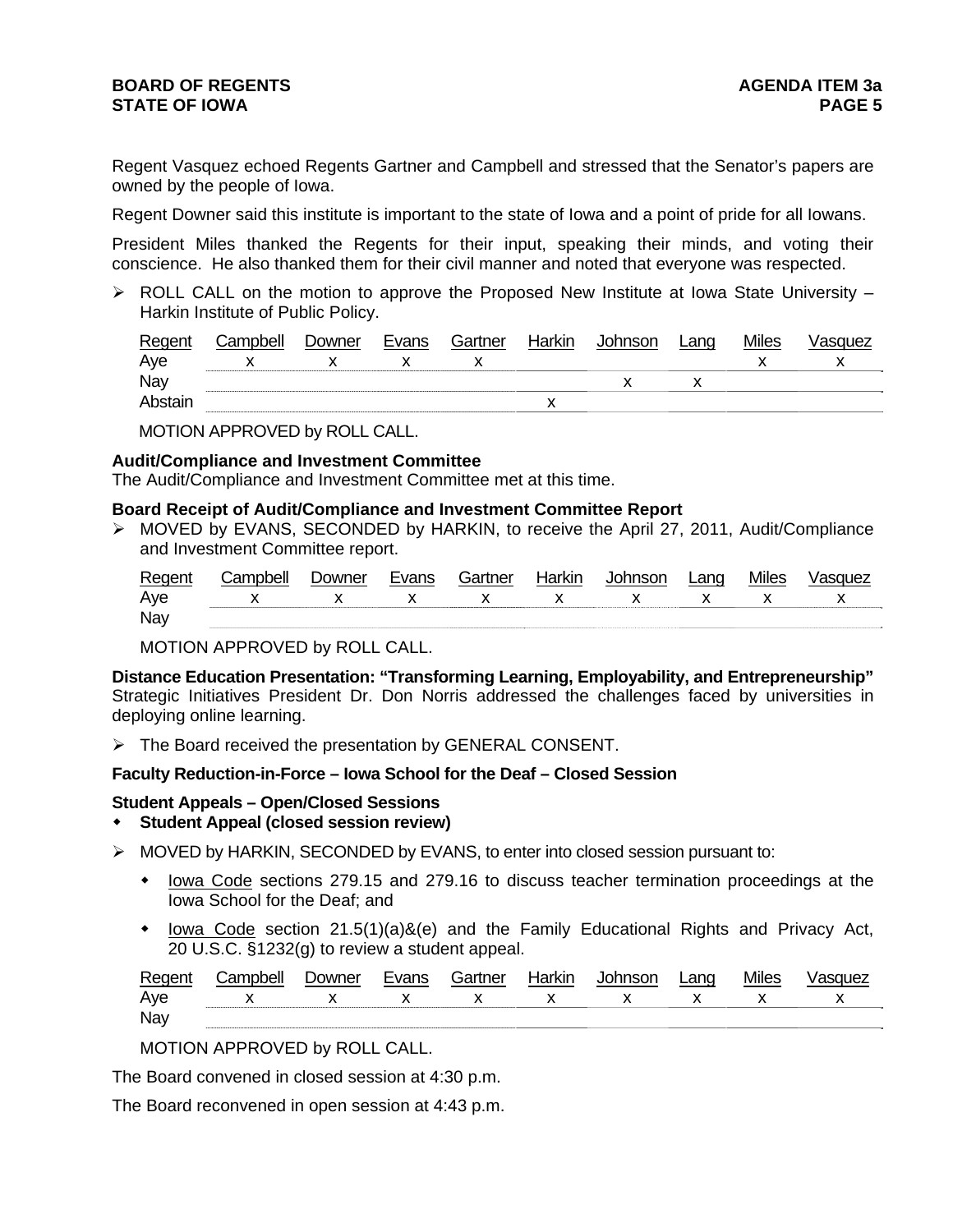# **BOARD OF REGENTS**<br>STATE OF IOWA **AGENDA ITEM 3a STATE OF IOWA**

|  | MOVED by DOWNER, SECONDED by CAMPBELL, to terminate the contract of Suzanne Purcell. |
|--|--------------------------------------------------------------------------------------|
|  |                                                                                      |

| Regent<br>Aye<br>Nay  | Campbell<br>x                                                                                                                                                                                 | Downer<br>x | <b>Evans</b><br>x | Gartner<br>X | <b>Harkin</b><br>x | Johnson<br>X | Lang<br>x | <b>Miles</b><br>x  | <b>Vasquez</b><br>X |
|-----------------------|-----------------------------------------------------------------------------------------------------------------------------------------------------------------------------------------------|-------------|-------------------|--------------|--------------------|--------------|-----------|--------------------|---------------------|
|                       | MOTION APPROVED by ROLL CALL.                                                                                                                                                                 |             |                   |              |                    |              |           |                    |                     |
| $\blacktriangleright$ | MOVED by EVANS, SECONDED by LANG, to terminate the contract of Vicki Prigeon.                                                                                                                 |             |                   |              |                    |              |           |                    |                     |
| Regent<br>Aye<br>Nay  | Campbell<br>X                                                                                                                                                                                 | Downer<br>X | <b>Evans</b><br>X | Gartner<br>X | Harkin<br>X        | Johnson<br>X | Lang<br>X | <b>Miles</b><br>X  | Vasquez<br>X        |
|                       | MOTION APPROVED by ROLL CALL.                                                                                                                                                                 |             |                   |              |                    |              |           |                    |                     |
| $\blacktriangleright$ | MOVED by HARKIN, SECONDED by DOWNER, to terminate the contract of Megan Jones.                                                                                                                |             |                   |              |                    |              |           |                    |                     |
| Regent<br>Aye<br>Nay  | Campbell<br>x                                                                                                                                                                                 | Downer<br>X | Evans<br>x        | Gartner<br>X | Harkin<br>x        | Johnson<br>x | Lang<br>x | <b>Miles</b><br>X  | Vasquez<br>x        |
|                       | MOTION APPROVED by ROLL CALL.                                                                                                                                                                 |             |                   |              |                    |              |           |                    |                     |
| $\blacktriangleright$ | MOVED by CAMPBELL, SECONDED by JOHNSON, to terminate the contract of Elizabeth Chadwick.                                                                                                      |             |                   |              |                    |              |           |                    |                     |
| Regent<br>Aye<br>Nay  | Campbell<br>X                                                                                                                                                                                 | Downer<br>X | Evans<br>x        | Gartner<br>X | <b>Harkin</b><br>x | Johnson<br>X | Lang<br>X | <b>Miles</b><br>X. | <b>Vasquez</b><br>X |
|                       | MOTION APPROVED by ROLL CALL.                                                                                                                                                                 |             |                   |              |                    |              |           |                    |                     |
|                       | <b>Student Appeals - Open/Closed Sessions</b>                                                                                                                                                 |             |                   |              |                    |              |           |                    |                     |
| $\blacktriangleright$ | <b>Student Appeal (closed session review)</b><br>MOVED by JOHNSON, SECONDED by HARKIN, to deny the student appeal and affirm the final<br>institutional action.                               |             |                   |              |                    |              |           |                    |                     |
| Regent<br>Aye<br>Nay  | Campbell<br>X                                                                                                                                                                                 | Downer<br>X | Evans<br>X        | Gartner<br>X | Harkin<br>x        | Johnson<br>x | Lang<br>x | <b>Miles</b><br>x  | Vasquez<br>x        |
|                       | MOTION APPROVED by ROLL CALL.                                                                                                                                                                 |             |                   |              |                    |              |           |                    |                     |
|                       | <b>Contested Case Appeal (open session review)</b><br>President Miles explained procedures for the open review. Assistant Counsel Aimee Clayton<br>provided additional procedural background. |             |                   |              |                    |              |           |                    |                     |
|                       | $MONED$ by CAMPDELL, CECONIDED by DOMAIED, to deny the student expect and office the                                                                                                          |             |                   |              |                    |              |           |                    |                     |

 MOVED by CAMPBELL, SECONDED by DOWNER, to deny the student appeal and affirm the final institutional action.

| -<br>⊷        | <br>~" | 100r<br>w<br>ີ |     | -- | .<br>וואו | $\sim$ | 200<br>∼ | $- - -$<br>$-1$ |    |
|---------------|--------|----------------|-----|----|-----------|--------|----------|-----------------|----|
| Ave           |        |                | . . |    | . .       | . .    |          | . .             | ,, |
| Nay<br>$\sim$ |        |                |     |    |           |        |          |                 |    |

MOTION APPROVED by ROLL CALL.

**Open Forum for ISU Community to Discuss Upcoming Presidential Search with Members of the Board of Regents** 

President Miles adjourned the meeting at 5:42 p.m.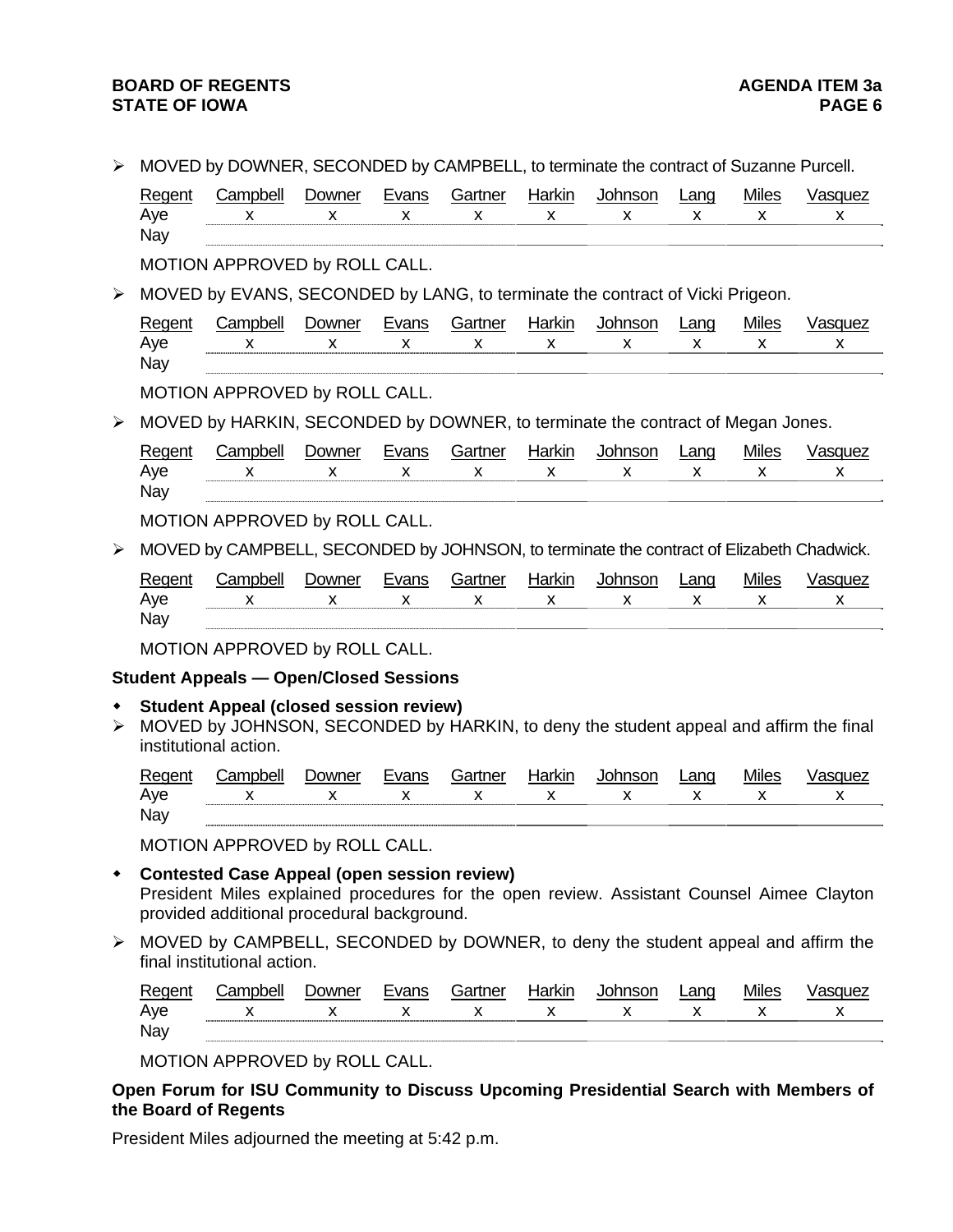# **Call to Order**

President Miles called the Board of Regents meeting to order at 8:30 a.m. on April 28, 2011.

| Roll Call: |  |
|------------|--|
|            |  |

| Regent  | ;ampbell | ⊃owner | Evans | Gartner | Harkın | nnson | _ano | Miles | ำue∠ |
|---------|----------|--------|-------|---------|--------|-------|------|-------|------|
| Prosont |          |        | . .   |         |        |       |      |       |      |
| Aheer   |          |        |       |         |        |       |      |       |      |

# **Student Appeals – Open/Closed Sessions Litigation**

 $\triangleright$  MOVED by HARKIN, SECONDED by EVANS, to enter into closed session pursuant to Iowa Code §21.5(1)(c) to discuss strategy with counsel in matters that are presently in litigation where its disclosure would be likely to prejudice or disadvantage the position of the Board in that litigation.

| Reger | `omr | ⊃owner | vans | Gartner | Iorlan | noon | ∟ano | .<br>Miles |    |
|-------|------|--------|------|---------|--------|------|------|------------|----|
| Aye   |      |        |      |         |        |      |      |            |    |
|       |      |        |      | ,,      |        |      |      |            | ., |

MOTION APPROVED by ROLL CALL.

The Board convened in closed session at 8:35 a.m.

The Board reconvened in open session at 8:48 a.m.

**Approval of Residence System Proposed Rates and Transfers for 2011-2012 Academic Year** Policy and Operations Officer Brad Berg said there have been no changes to the proposed rates or transfer amounts since first presented to the Board for consideration at the March 2011 meeting.

In response to Regent Downer, Mr. Berg explained the decrease in summer rates at ISU's Buchanan Hall and Frederiksen Court.

- $\triangleright$  MOVED by EVANS, SECONDED by DOWNER, to approve:
	- The universities' academic year 2011-2012 proposed rates for all residence halls, apartments, and board options as detailed in Attachments A, B, and C of the memorandum; and
	- Transfers from each university's department of residence system funds to the improvement funds as follows: (1) \$10,444,368 at SUI; (2) \$9,300,000 at ISU; and (3) \$6,783,000 at UNI.

| RAC | `omr | ⊃owner | 1000 | ⊦n∧r | Harkın | ∟anɑ | Miles |     |
|-----|------|--------|------|------|--------|------|-------|-----|
| Aye |      |        |      |      |        |      |       |     |
| Ahr |      |        |      |      |        |      |       | . . |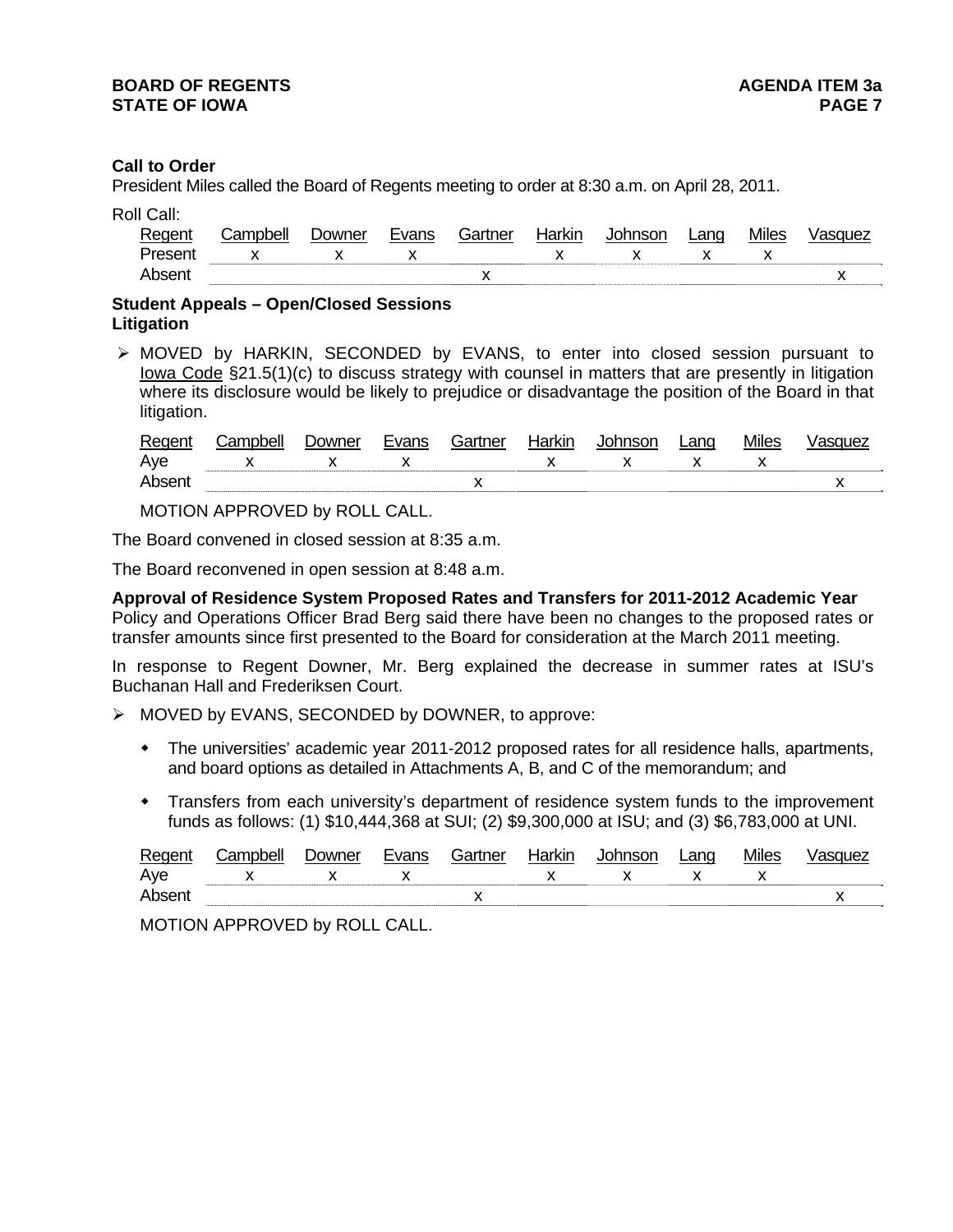## **University of Iowa Residence System**

## **University of Iowa Residence Halls – Capacity and Student Success**

Vice President for Student Life Dr. Tom Rocklin updated the Board on progress to expand student housing capacity and improve the academic experience within student housing.

Regent Downer said he was pleased with the plan and hoped progress would occur as outlined. Dr. Rocklin said he was comfortable with the timeline.

In response to President Miles, Dr. Rocklin explained the "pod" configuration for first year students who participate in Living Learning Communities, adding that this is something several other places have already done.

## **University of Iowa Apartment Housing Replacement**

Dr. Rocklin elaborated on options to replace Hawkeye Court apartment housing. Regent Lang asked if that area has been subject to flooding. Dr. Rocklin said that a small portion of it has, but there is enough buildable land above the 500 year flood line.

 $\triangleright$  The Board received the reports by GENERAL CONSENT.

#### **Legislative Update**

State Relations Officer Joe Murphy briefed the Board on the education appropriations and infrastructure budget bills as well as the legislative timeline.

Regent Downer asked if there are bills that significantly affect the Regents from an operational standpoint. Mr. Murphy explained the crime bill and said that it included the same penalties and processes for all public employees, not just Regents employees.

 $\triangleright$  The Board received the update by GENERAL CONSENT.

#### **Iowa State University Flood/Storm Recovery**

Vice President Madden provided an update on the flood/storm recovery.

 $\triangleright$  The Board received the update by GENERAL CONSENT.

# **Request to Reinstate Economic Development Committee of the Board of Regents**

President Miles discussed reinstating the Economic Development Committee as a standing committee of the Board of Regents.

Regent Harkin supported reactivation of the Committee and noted that the legislature appreciates what the Regents accomplish through its economic development efforts to create wealth and employment in Iowa.

The Board reinstated the Economic Development Committee by GENERAL CONSENT.

#### **Demolition of Property at 3308 Hudson Road, Cedar Falls**

Vice President Tom Schellhardt explained the request for the proposed property demolition.

 $\triangleright$  MOVED by DOWNER, SECONDED by CAMPBELL, to approve the demolition of the house and garage located at 3308 Hudson Road, Cedar Falls, Iowa.

| Regent | Campbell | <b>Downer</b> | Evans | Gartner | Harkin | Johnson | Land | <b>Miles</b> | asquez |
|--------|----------|---------------|-------|---------|--------|---------|------|--------------|--------|
| Aye    |          |               |       |         |        |         |      |              |        |
| Absent |          |               |       |         |        |         |      |              |        |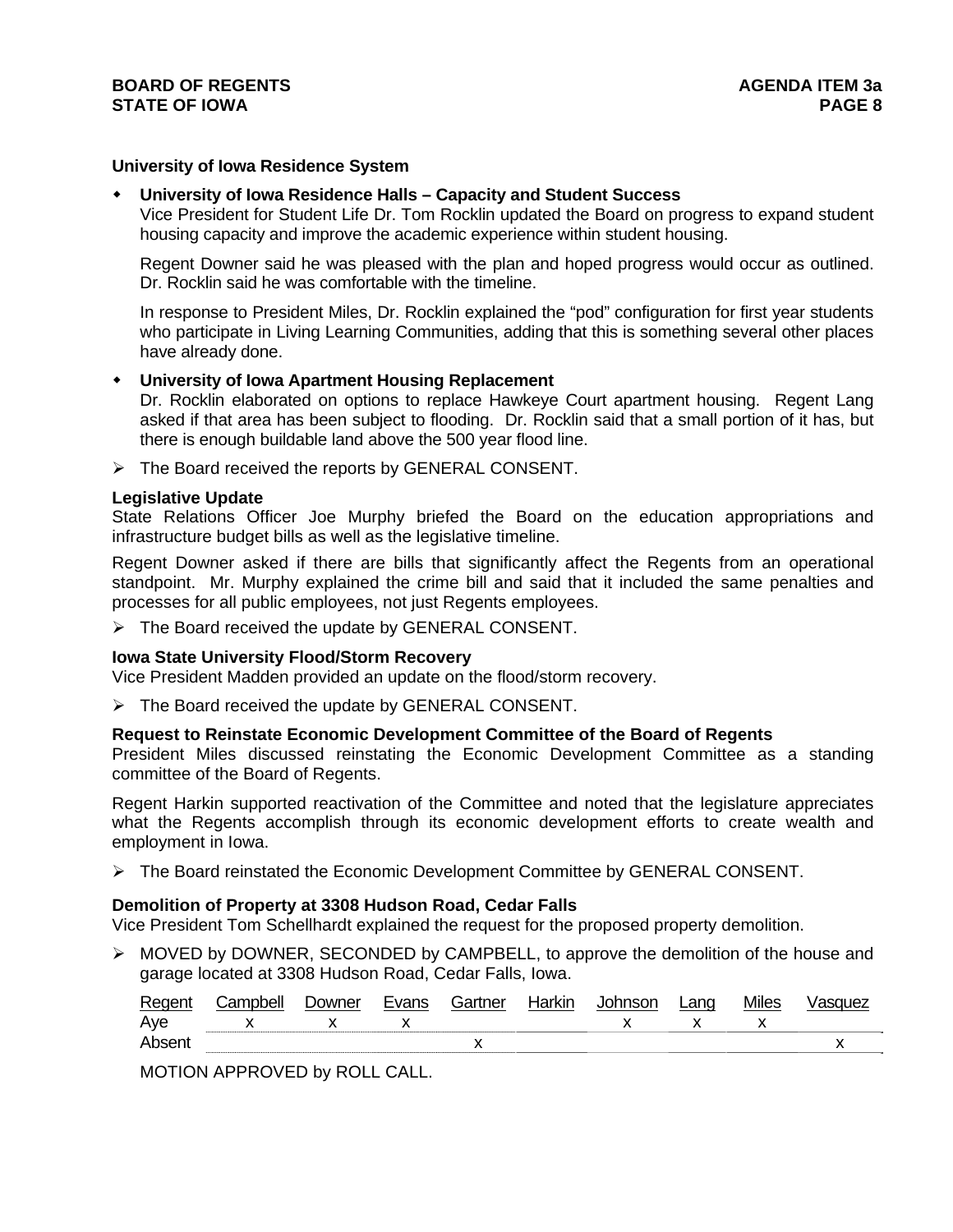# **Register of Iowa State University Capital Improvement Business Transactions**

Vice President Madden provided an overview of the proposed Troxel Hall transaction.

In response to President Pro Tem Evans, Vice President Madden elaborated on construction project expenses as they relate to classroom buildings, saying that the cost per square foot is in line with science classroom buildings today.

- $\triangleright$  MOVED by HARKIN, SECONDED by JOHNSON, to:
	- Approve the following actions for the **Troxel Hall** project:
		- Acknowledge receipt of the University's final submission of information to address the Board's capital project evaluation criteria (see Attachment A in the memorandum);
		- Accept the Board Office recommendation that the project meets the necessary criteria for Board consideration; and
		- Approve the schematic design, project description and budget (\$11,000,000), with the understanding that approval will constitute final Board approval and authorization to proceed with construction.

| Regent  | Campbell | Downer | Evans | Gartner | Harkin | Johnson | Lang | <b>Miles</b> | Vasquez |
|---------|----------|--------|-------|---------|--------|---------|------|--------------|---------|
| Aye     |          |        |       |         |        |         |      |              |         |
| Absent  |          |        |       |         |        |         |      |              |         |
| Abstain |          |        |       |         |        |         |      |              |         |

MOTION APPROVED by ROLL CALL.

#### **Register of Iowa State University Capital Improvement Business Transactions**

Vice President Madden provided an overview of the proposed Cyclone Sports Complex transaction.

Regent Downer commented on the long-term benefit to this area.

President Miles complimented ISU officials on their efforts to work with the community.

Snyder and Associates representative Jerod Gross discussed the company's design approach and noted that it would not change if the project were delayed a year.

 $\triangleright$  MOVED by HARKIN, SECONDED by DOWNER, to review the plans for storm water runoff and drainage for the proposed **Cyclone Sports Complex**.

| Regent | ≿ampbell | Downer | Evans | Gartner | Harkin | Johnson | Lang | Miles | asquez |
|--------|----------|--------|-------|---------|--------|---------|------|-------|--------|
| Aye    |          |        |       |         |        |         |      |       |        |
| Absent |          |        |       |         |        |         |      |       | ,,     |

MOTION APPROVED by ROLL CALL.

#### **Iowa State University Reimbursement Resolution**

Policy and Operations Officer Joan Racki discussed the proposed ISU reimbursement resolution.

 MOVED by EVANS, SECONDED by LANG, to Adopt a Resolution declaring an official intent under Treasury Regulation 1.150-2 to issue debt to reimburse the Iowa State University of Science and Technology for certain original expenditures paid in connection with the Cyclone Sports Complex.

| Regen | `omnholl | )owner | L   | Bartner | <b>Harkir</b> | ∟ano | <b>Miles</b> |  |
|-------|----------|--------|-----|---------|---------------|------|--------------|--|
| Ave   |          |        | . . |         |               |      | . .          |  |
| Ahsei |          |        |     |         |               |      |              |  |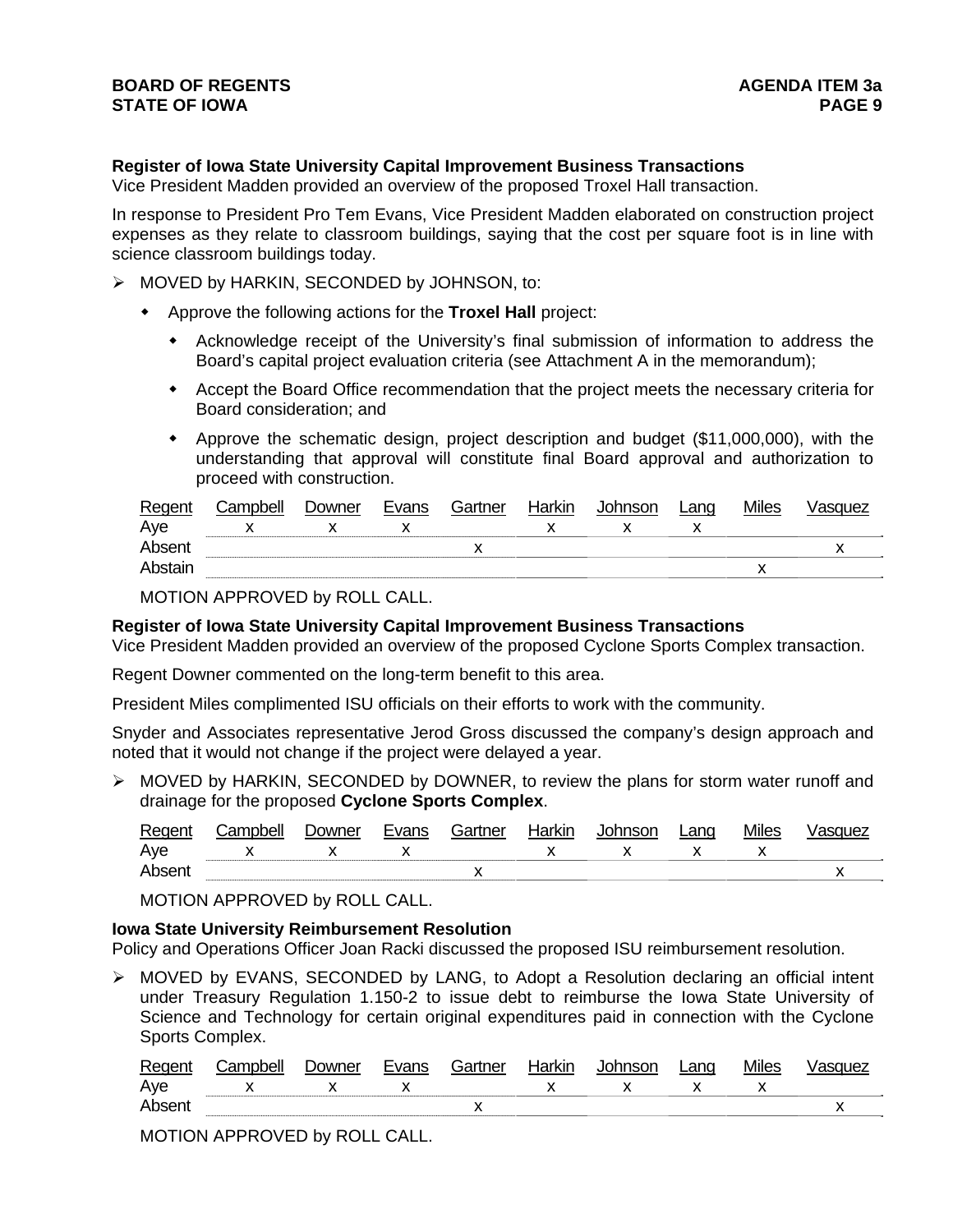## **Institutional Agreements, Leases, and Easements**

Policy and Operations Officer Joan Racki provided an overview of the easement and agreement for the benefit of Iowa State University.

 MOVED by DOWNER, SECONDED by CAMPBELL, to approve one easement and one agreement for the benefit of the Iowa State University.

| Regent | .ampbell | ⊃owner | Evans | . -ìartner | Harkin | Johnson | ∟ano | <b>Miles</b> | <b>isquez</b> |
|--------|----------|--------|-------|------------|--------|---------|------|--------------|---------------|
| Ave    |          |        |       |            |        |         |      |              |               |
| Absen. |          |        |       |            |        |         |      |              |               |

MOTION APPROVED by ROLL CALL.

## **University of Iowa Hospitals and Clinics Committee**

The University of Iowa Hospitals and Clinics Committee met at this time.

## **Board Receipt of UIHC Committee Report**

MOVED by DOWNER, SECONDED by EVANS, to:

- Approve a 6.0% increase in charges at UIHC for FY 2012;
- Approve the UIHC operating budget for FY 2012; and
- Receive the April 28, 2011, UIHC Committee report.

| $_{\kappa}$ |    |  | .<br>ייי | ∟anơ |    |    |
|-------------|----|--|----------|------|----|----|
| Aye         | ,, |  |          |      | ,, |    |
| ▵           |    |  |          |      |    | ,, |

MOTION APPROVED by ROLL CALL.

**Register of University of Iowa Capital Improvement Business Transactions**  Vice President Doug True provided an overview of the proposed transactions.

- MOVED by DOWNER, SECONDED by HARKIN, to approve the following actions for the **Family Medicine Center – Hawkeye Campus** and the **Ambulatory Surgery Center and Main Operating Room Suite Expansions** projects:
	- Acknowledge receipt of the University's initial submission of information to address the Board's capital project evaluation criteria (see Attachment A in the memorandum for the Family Medicine Center project and Attachment B for the Ambulatory Surgery Center project);
	- Accept the Board Office recommendation that the projects meet the necessary criteria for Board consideration; and
	- Authorize permission to proceed with project planning, including the design professional selection process for the Family Medicine project and the selection of Heery International for the Ambulatory Surgery Center project.

| ∽<br>⊷⊶ | `amnhall | Jowner | $\sim$  | tn∆r | larkın | $-0.00$ | 200<br>Lai Iu | .<br>Mıles |  |
|---------|----------|--------|---------|------|--------|---------|---------------|------------|--|
| Ave     |          |        | $\cdot$ |      |        |         |               |            |  |
|         |          |        |         |      |        |         |               |            |  |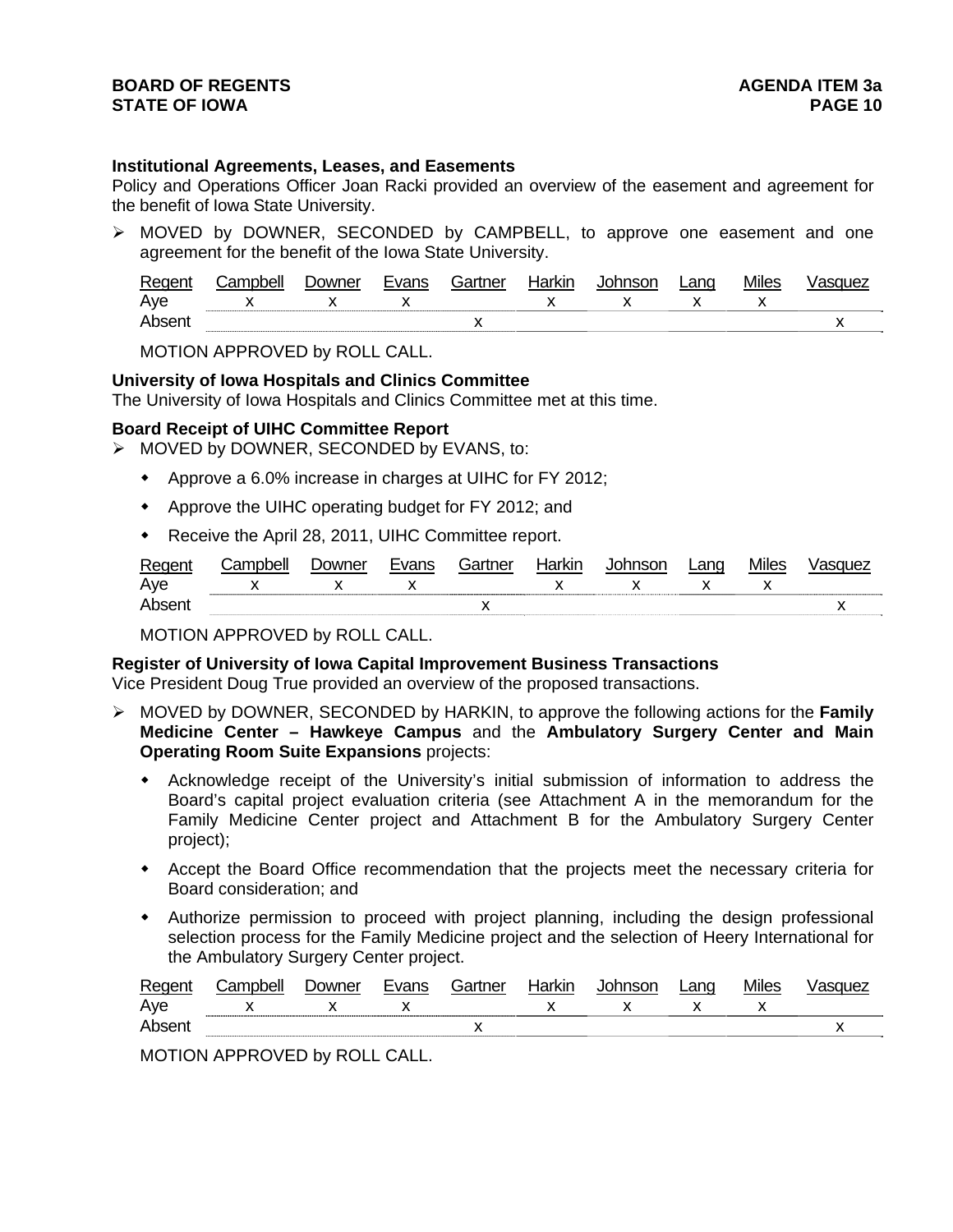# **Presentations by Nonrepresented Faculty and Staff on FY 2012 Salary Issues**

Policy and Operations Officer Marcia Brunson introduced the following individuals who made presentations to the Board on budget planning and salary policies for FY 2012:

- University of Iowa Faculty Senate President Elect Richard Fumerton
- Iowa State University Faculty Senate President Michael Owen
- University of Iowa Staff Council President Michael Schueller
- Iowa State University Professional and Scientific Council President Mark Clarridge
- University of Northern Iowa Professional and Scientific Council Chair Jason Vetter

President Miles thanked the presenters for reminding everyone about the importance of investing in higher education.

> The Board received the presentations by GENERAL CONSENT.

## **Early Retirement Incentive Program Iowa Braille and Sight Saving School**

Superintendent Patrick Clancy requested that the Board approve an extension to the Early Retirement Incentive Program approved at the March 23, 2011, meeting from April 29, 2011, to May 20, 2011.

 MOVED by LANG, SECONDED by JOHNSON, to approve extension of the Iowa Braille and Sight Saving School early retirement incentive program as outlined below to May 20, 2011:

Eligibility:

- Iowa Braille School regular merit and professional and scientific employees (benefits eligible).
- Be at least fifty (50) years of age by June 30, 2011.
- Must have a minimum of 20 years of service at an Iowa Board of Regents Institution by June 30, 2011.

# Proposed Benefits:

- Cash benefit equal to 25% of the employee's FY 2011 budgeted salary.
- Payment of accrued vacation.
- Payment of accrued sick leave, not to exceed \$2,000 in accordance with <u>lowa Code</u> 70A.23 and AFSCME Collective Bargaining Agreement.
- Health and Dental insurance incentive The school will contribute an amount equivalent to the amount contributed by the Employer for an active employee in the same plan and the same coverage level for five years. After eligibility for Medicare, the school will continue to contribute the incentive at the retiree health and dental insurance rates for the balance (if any) of the 5-year period.
- In the event of the death of the former employee, the school's obligation to pay the cost of health and dental coverage will cease on the first day of the month following the date of death. The employee's surviving spouse or dependent may elect to continue coverage as provided by law.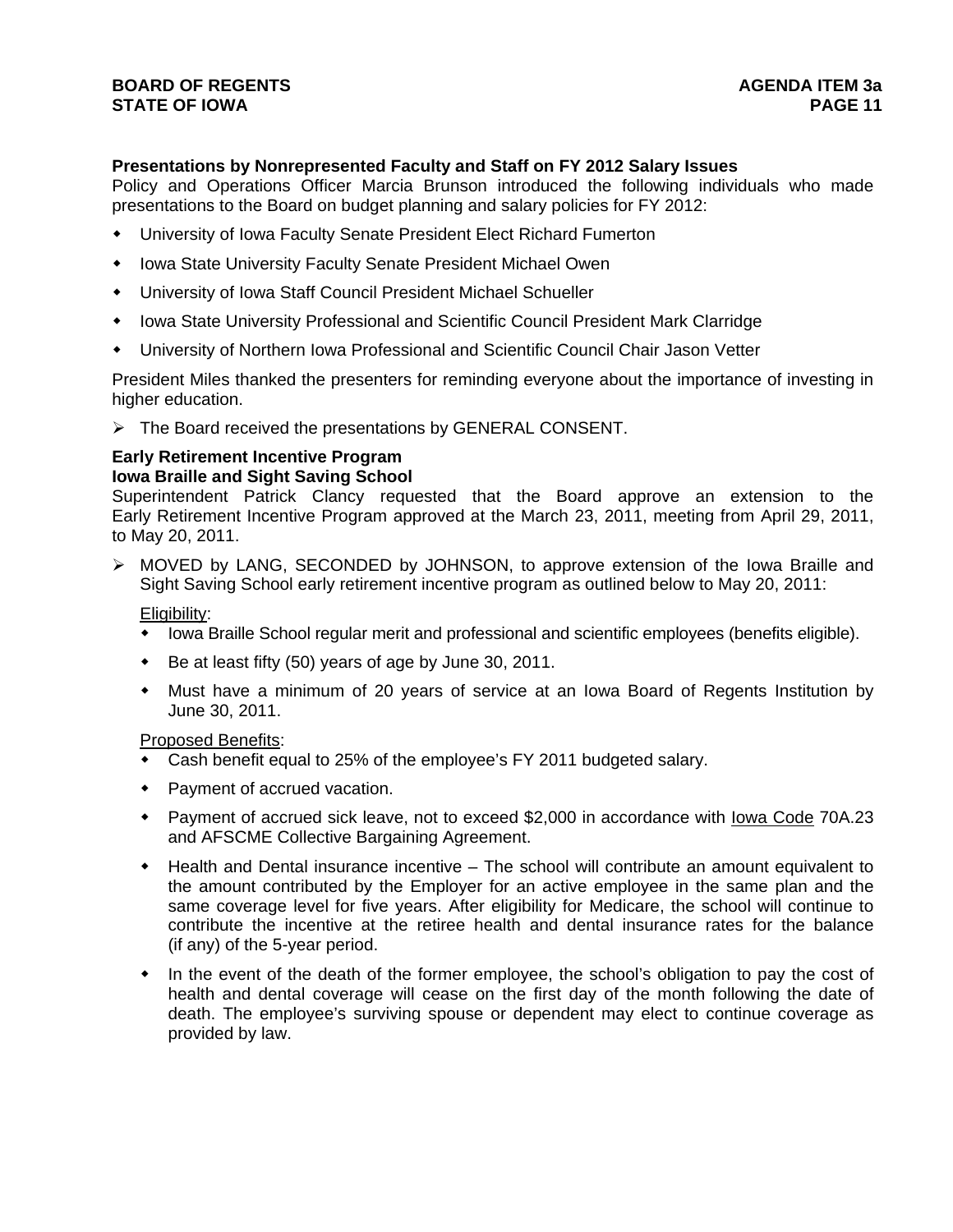#### Application requirements:

 Iowa Braille School employees who meet the eligibility requirements must apply for the ERIP between March 28, 2011, and May 20, 2011. No applications will be accepted after May 20, 2011. The decision to request such a benefit is voluntary and initiated by the employee. Employees who elect to participate will be provided 7 days to revoke their election.

Commencement of early retirement:

Employees must fully retire no later than June 30, 2011.

Re-employment:

 Re-employment into a benefits eligible position during the participation period is not permitted. Such employment may be permitted after the participation period.

| Regen | <b>Campbell</b> | ⊃owner | Evans | Gartner | Harkır | Johnson | ∟ano | Miles | 'sauez |
|-------|-----------------|--------|-------|---------|--------|---------|------|-------|--------|
| Aye   |                 |        |       |         |        |         |      |       |        |
| Ahser |                 |        |       | "       |        |         |      |       | "      |

MOTION APPROVED by ROLL CALL.

## **Sale and Award of \$17,295,000 Dormitory Revenue Refunding Bonds, Series I.S.U. 2011**

Policy and Operations Officer Joan Racki introduced Barry Fick from Springsted, Incorporated, the Board's financial advisor.

Mr. Fick reported that: (1) four bids were received; (2) the winning bid was submitted by Wells Fargo Bank N.A. and (3) the true interest cost was 3.5076%.

 $\triangleright$  MOVED by EVANS, SECONDED by HARKIN, to approve A Resolution providing for the sale and authorizing and providing for the issuance and securing the payment of \$17,295,000 Dormitory Revenue Refunding Bonds, Series I.S.U. 2011, for the purpose of currently refunding the Dormitory Revenue Bonds, Series I.S.U. 2001A, and paying the costs of issuance.

| RAOL. | owner | nnc | . ⊰artner i | . | ∟ano |                          |
|-------|-------|-----|-------------|---|------|--------------------------|
| Aye   |       |     |             |   |      |                          |
| Δr    |       |     | . .         |   |      | $\overline{\phantom{a}}$ |

MOTION APPROVED by ROLL CALL.

# **Annual Governance Report on Faculty Tenure**

Policy and Operations Officer Marcia Brunson briefed the Board on the proposed actions.

Regent Lang requested a more thorough discussion of tenure in the future.

Chief Academic Officer Dr. Diana Gonzalez highlighted tenure analysis as reported in the docket memorandum.

In response to President Miles, President Allen and Dr. Gonzalez discussed tenured faculty versus tenure-eligible faculty.

- > MOVED by CAMPBELL, SECONDED by EVANS, to:
	- Approve tenure and promotion recommendations for the 2011-2012 academic year; and
	- Receive the annual governance report on faculty tenure for 2010-2011

| -<br>R∆ | wwn≏r<br>w | $\sim$ | <u>—</u><br>nor | 1<br>IМI | `∩r. | Lano | טשווע |                          |
|---------|------------|--------|-----------------|----------|------|------|-------|--------------------------|
| Aye     |            |        |                 |          |      |      |       |                          |
|         |            |        |                 |          |      |      |       | $\overline{\phantom{a}}$ |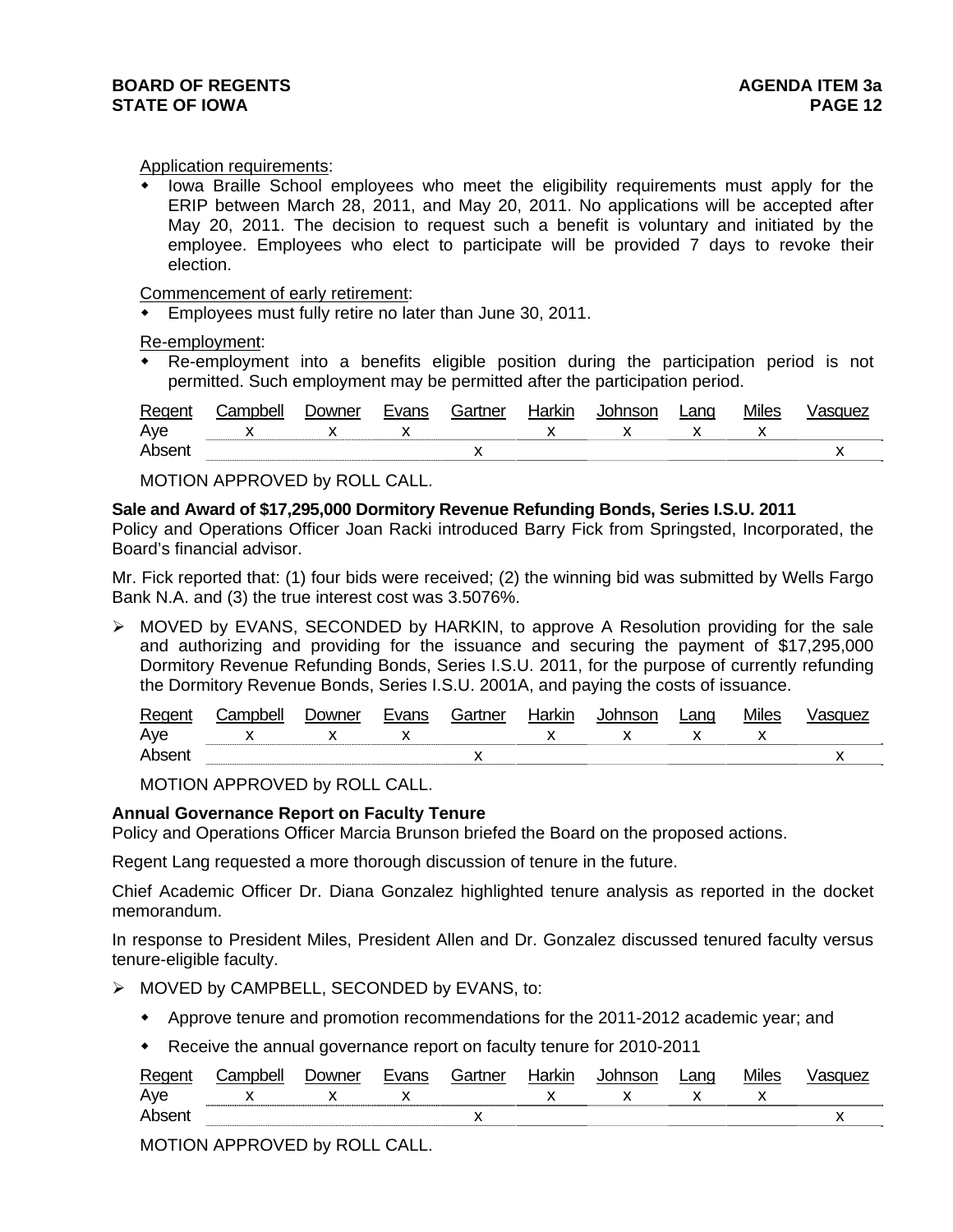**Report of Post-Tenure Review Policies at the Universities and Request to Approve Post-Tenure Review Policies at the University of Iowa and Iowa State University** 

Chief Academic Officer Dr. Diana Gonzalez provided a brief background and introduced SUI Faculty Senate President Elect Richard Fumerton, ISU Faculty Senate President Michael Owen, and UNI Associate Provost for Faculty Affairs Virginia Arthur.

Regent Lang said he heard concern from the public about tenure status and that is why he requested a more in-depth review of the structure.

In response to President Pro Tem Evans, UNI Provost Gloria Gibson elaborated on evaluation instruments.

President Miles clarified that, if approved, the proposed post-tenure review policies are set until further changes are brought back to the Board for approval.

MOVED by LANG, SECONDED by EVANS, to:

- Receive the report of post-tenure review policies at the universities; and
- Approve the Post-Tenure Review Policies at the University of Iowa and Iowa State University (appendices C-D in the memorandum).

| Regent | Campbell | ⊃owner | Evans | Gartner | Harkin | Johnson | Lang | <b>Miles</b> | asauez |
|--------|----------|--------|-------|---------|--------|---------|------|--------------|--------|
| Ave    |          |        |       |         |        |         |      |              |        |
| Absen. |          |        |       |         |        |         |      |              |        |

MOTION APPROVED by ROLL CALL.

## **Presentation of Iowa Student Loan (ISL)**

Professor and Executive Assistant to the President at Iowa State University Dr. Tahira Hira updated the Board on the activities of the ISL Board, of which she is a member.

In response to President Pro Tem Evans, Dr. Hira reported that ISL has 220,000 customers and Corporate Communications Manager Tara Deering-Hansen reported total revenues of \$117.3 million for FY 2010.

 $\triangleright$  The Board received the update by GENERAL CONSENT.

#### **University of Iowa Update of Flood Recovery Status**

Vice President Doug True introduced SUI Vice President for Legal Affairs and General Counsel Carroll Reasoner; Iowa Homeland Security and Emergency Management (IHSEM) Recovery Bureau Chief Patrick Hall; and IHSEM Administrator J. Derek Hill. The group provided an update on flood recovery at SUI.

In response to President Miles, Vice President True elaborated on what the Board can do to facilitate the recovery process.

President Pro Tem Evans reported that the Regents receive a lot of questions and there are a lot of people watching the recovery process.

 $\triangleright$  The Board received the update by GENERAL CONSENT.